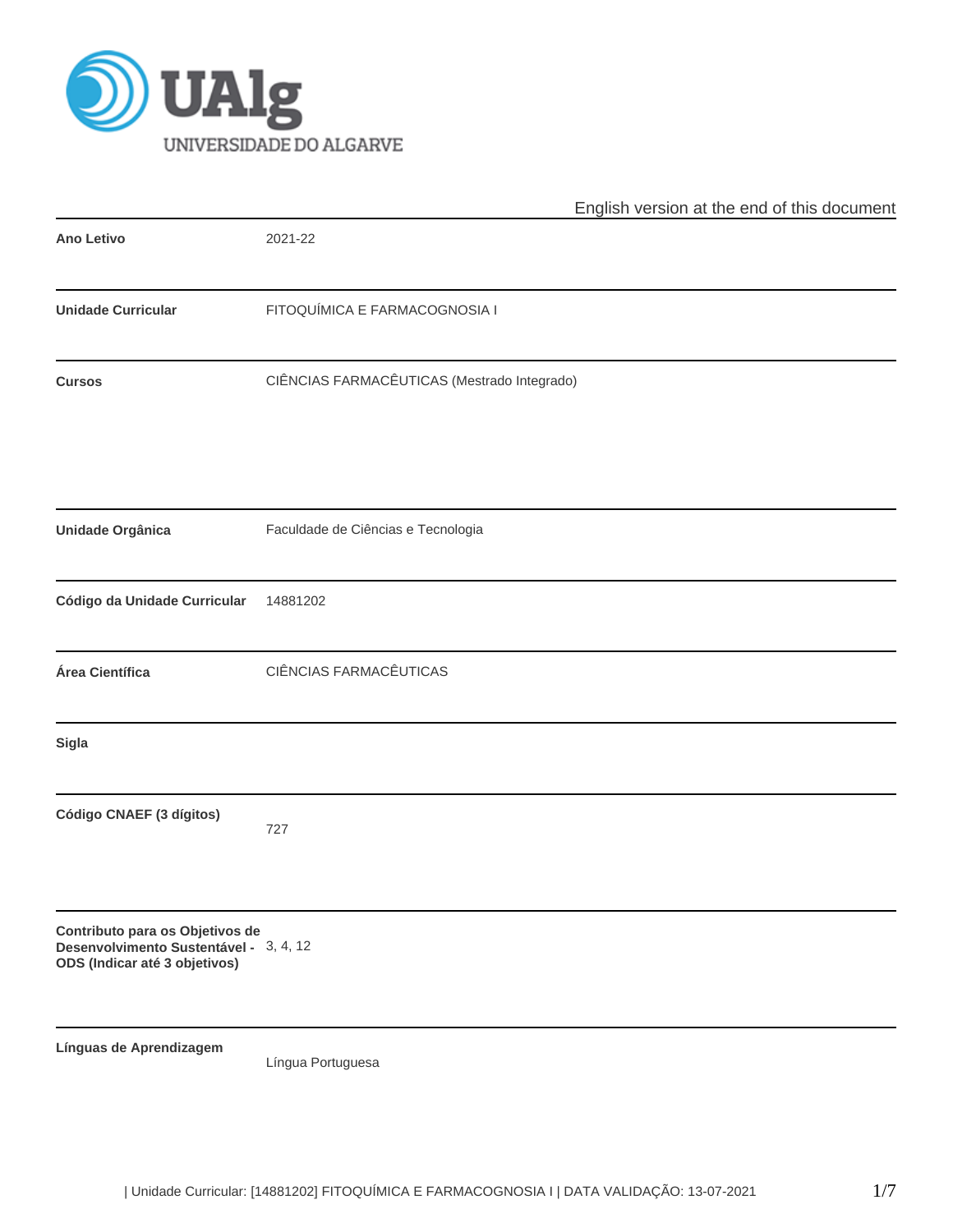

**Modalidade de ensino**

Presencial

**Docente Responsável** Maria da Graça Costa Miguel

| <b>DOCENTE</b>              | <b>TIPO DE AULA</b> |                   | <b>TOTAL HORAS DE CONTACTO (*)</b> |  |  |
|-----------------------------|---------------------|-------------------|------------------------------------|--|--|
| Maria da Graca Costa Miguel | ∙ ום<br>. .         | T1: PL1: PL2: PL3 |                                    |  |  |

\* Para turmas lecionadas conjuntamente, apenas é contabilizada a carga horária de uma delas.

| <b>ANO</b> | <b>PERIODO DE FUNCIONAMENTO*</b> | <b>HORAS DE CONTACTO</b> | <b>HORAS TOTAIS DE TRABALHO</b> | <b>ECTS</b> |
|------------|----------------------------------|--------------------------|---------------------------------|-------------|
| - 20       | ا ب                              | 42T; 28PL                | 156                             |             |

\* A-Anual;S-Semestral;Q-Quadrimestral;T-Trimestral

# **Precedências**

Sem precedências

# **Conhecimentos Prévios recomendados**

Química Orgânica, Bioquímica e Fisiologia (não obrigatório)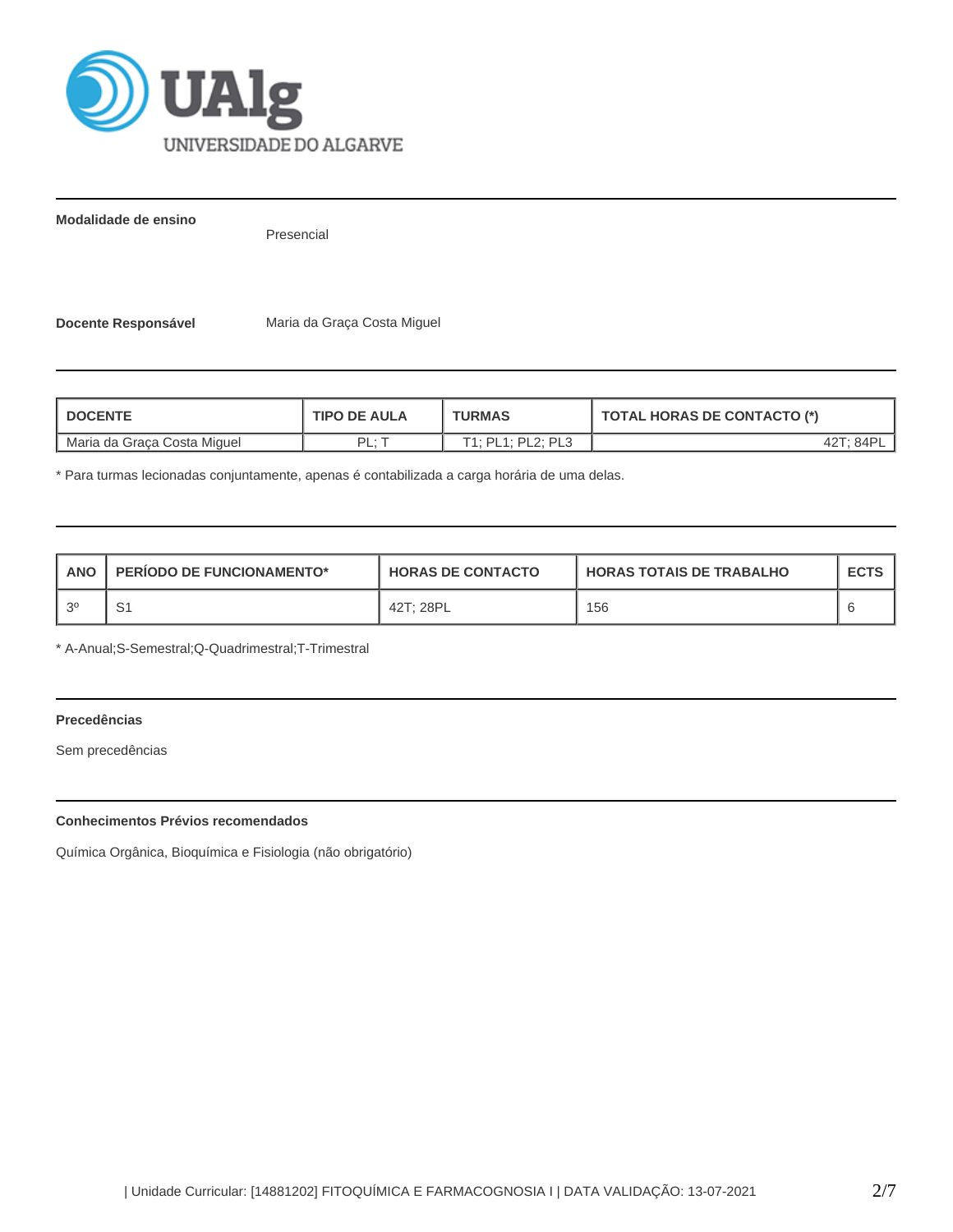

## **Objetivos de aprendizagem (conhecimentos, aptidões e competências)**

- Reconhecer os caracteres morfológicos das plantas

- Familiarizar-se com a sistemática
- Identificar plantas susceptíveis de serem usadas como plantas medicinais ou como fonte de alimentos

- Reconhecer o estrutura básica dos vários tipos de metabolitos constituídos por C, H e O (primários e secundários) activos presentes nos fármacos vegetais e relacioná-los com a sua biogénese.

- A partir da estrutura química dos princípios activos ser capaz de prever as suas propriedades físico-químicas.

- Conhecer os produtos naturais mais representativos onde se encontram os metabolitos constituídos por C, O e H bem como o seu uso terapêutico e/ou alimentar.

### **Conteúdos programáticos**

Introdução à Farmacognosia : Estudo macroscópico dos órgãos vegetais. A diversidade biológica e o processo classificativo. Fármaco, princípio activo, produto natural. Origem dos fármacos (biodiversidade, obtenção, critérios de qualidade dos fármacos vegetais. Biossíntese de produtos naturais (metabolismo primário e secundário, principais vias biossintéticas e precursores). Classificação biossintética dos metabolitos secundários. Estratégias para a elucidação estrutural dos princípios activos.

#### Fármacos com metabolitos primários

Glúcidos e fármacos com glúcidos

Lípidos e fármacos lípidicos

#### Fármacos com metabolitos secundários

Ácidos fenólicos, flavonóides, taninos, antraquinonas e cumarinas. Fármacos com compostos fenólicos e polifenólicos.

## **Metodologias de ensino (avaliação incluída)**

Ensino teórico: Apresentação em ¿data show¿ com distribuição prévia das apresentações aos estudantes, através do Moodle. Com esta distribuição prévia irá permitir uma abordagem dos conteúdos programáticos numa outra perspectiva, através dos fóruns e em sala de aula, permitindo uma aprendizagem colaborativa.

As aulas práticas de laboratório (2 h/semana) decorrerão em laboratório e os trabalhos de bancada são feitos por grupos de três alunos (máximo). As matérias laboratoriais irão corresponder, o mais possível, ao conteúdo das aulas teóricas, facilitando assim a sua interligação.

Só terão acesso ao exame final os alunos que tiverem participado em, pelo menos, 75% do total de aulas práticas. A avaliação é feita por exame final. A avaliação inclui componente teórica e prática. A nota mínima para aprovação é 9,5.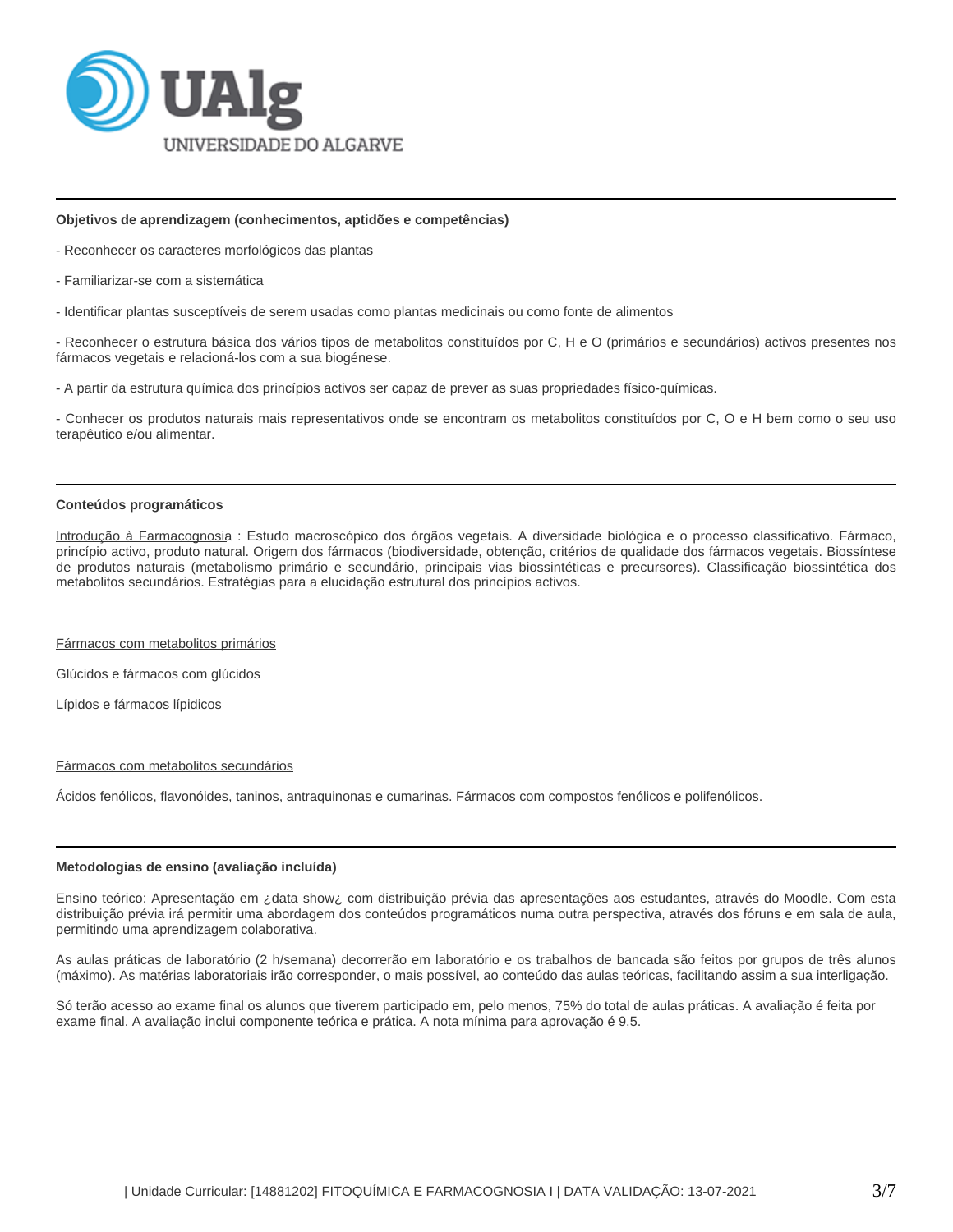

## **Bibliografia principal**

- Farmacopeia Portuguesa (9ª edição) (2009) Instituto Nacional da Farmácia e do Medicamento, Lisboa.
- Proença da Cunha A. (2009) Farmacognosia e Fitoquímica.Fundação Calouste Gulbenkian.

- Fernandes Costa, A. (2002) Farmacognosia Experimental (III volume) Fundação Calouste Gulbenkian, Lisboa. (Revista e actualizada por A. Proença da Cunha).

- Dewick PM (2009) Medicinal Natural Products. A Practical Approach (3ª edição) John Wiley & Sons, Lda.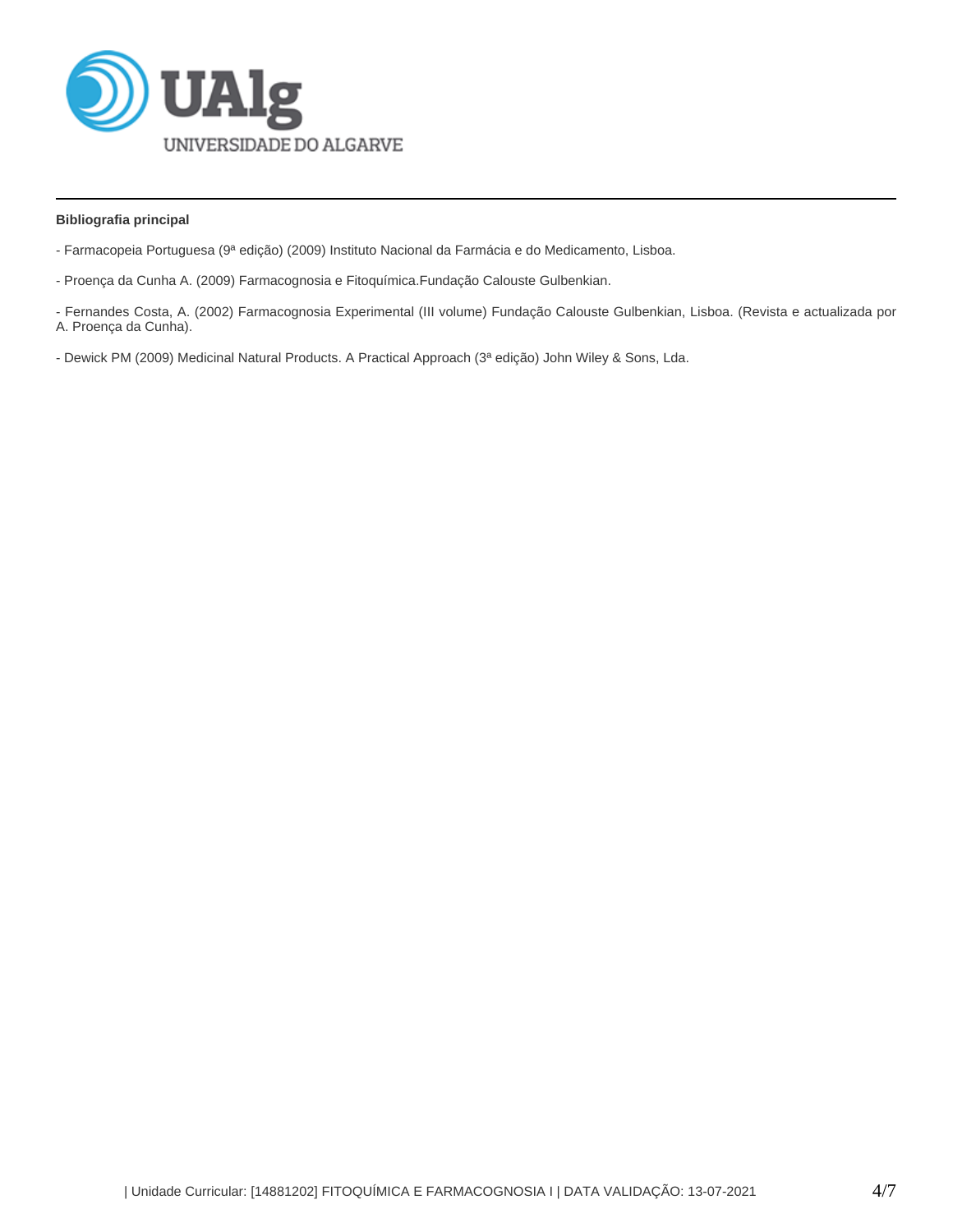

| <b>Academic Year</b>                                                                                   | 2021-22                                       |
|--------------------------------------------------------------------------------------------------------|-----------------------------------------------|
| <b>Course unit</b>                                                                                     | PHYTOCHEMISTRY AND PHARMACOGNOSY I            |
| <b>Courses</b>                                                                                         | PHARMACEUTICAL SCIENCES (Integrated Master's) |
| <b>Faculty / School</b>                                                                                | FACULTY OF SCIENCES AND TECHNOLOGY            |
| <b>Main Scientific Area</b>                                                                            |                                               |
| Acronym                                                                                                |                                               |
| <b>CNAEF</b> code (3 digits)                                                                           | 727                                           |
| <b>Contribution to Sustainable</b><br><b>Development Goals - SGD</b><br>(Designate up to 3 objectives) | 3, 4, 12                                      |
| Language of instruction                                                                                | Portuguese                                    |
| <b>Teaching/Learning modality</b>                                                                      | Face to face                                  |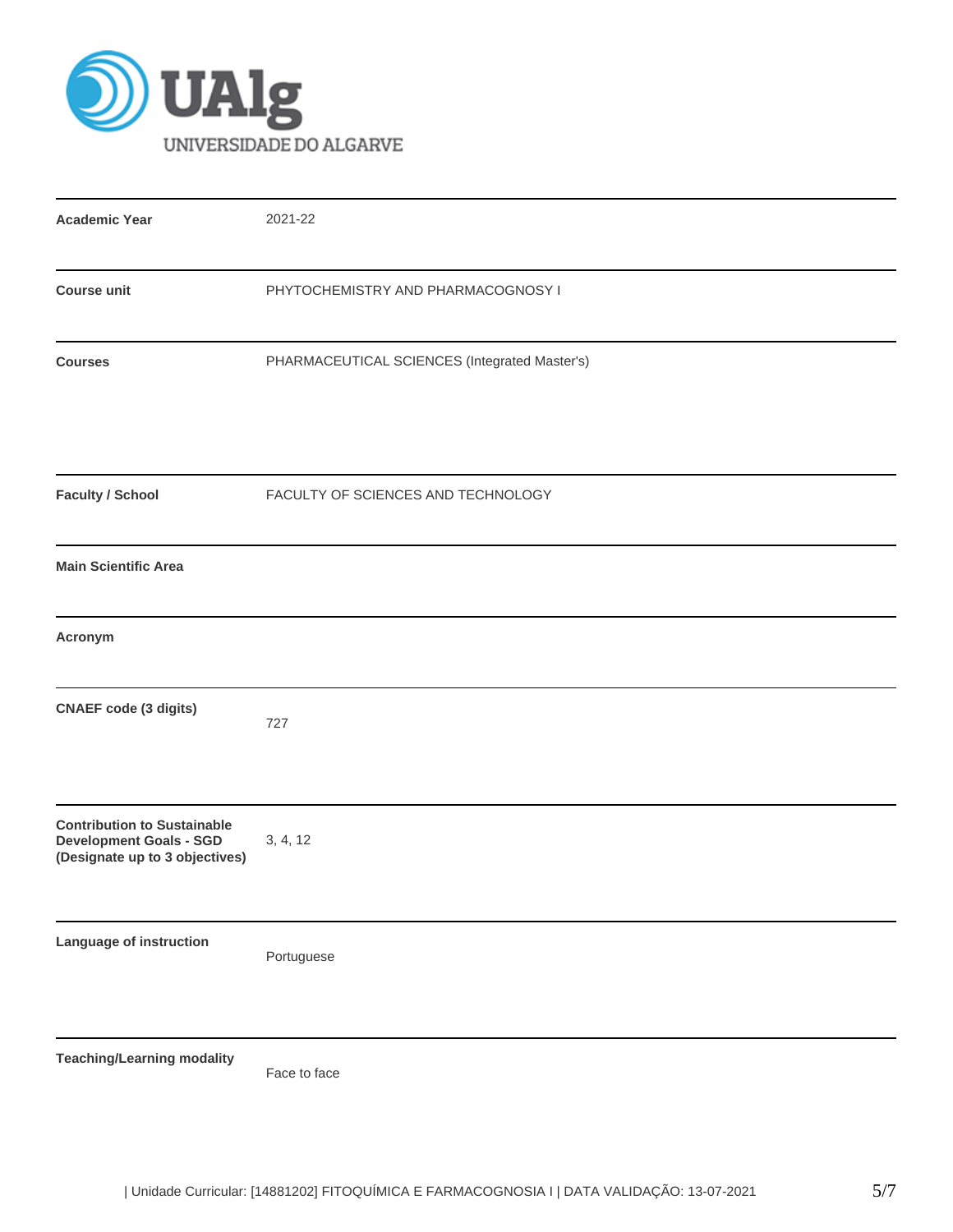

**Coordinating teacher** Maria da Graça Costa Miguel

| Teaching staff              | <b>Type</b> | <b>Classes</b>                                  | Hours (*`     |  |
|-----------------------------|-------------|-------------------------------------------------|---------------|--|
| Maria da Graca Costa Miguel | PI<br>-     | $T1 \cdot P1 1 \cdot P1 2 \cdot P1 3$<br>ᄕ<br>- | . 84F<br>44 i |  |

\* For classes taught jointly, it is only accounted the workload of one.

| Con<br>ours |         | <b>TD</b> | $\overline{\phantom{a}}$ | $\sim$ $\sim$ |   | -  | --  |     | otal |
|-------------|---------|-----------|--------------------------|---------------|---|----|-----|-----|------|
|             | II<br>╌ |           | $\mathsf{I}$<br>╹╹       | IІC           | Ш | ПC | IІC | IІC | 156  |

T - Theoretical; TP - Theoretical and practical ; PL - Practical and laboratorial; TC - Field Work; S - Seminar; E - Training; OT - Tutorial; O - Other

## **Pre-requisites**

no pre-requisites

## **Prior knowledge and skills**

Organic Chemistry, Biochemistry and Physiology (not mandatory)

# **The students intended learning outcomes (knowledge, skills and competences)**

- Recognize the morphological characteristic of plants
- Familiarize with the systematic
- Identify those plants susceptible to be used as medicines or as food source

- To recognize the basic structure of the diverse primary and secondary metabolites constituted by C, O and H present in plant drugs and relate them to their biogenesis.

- To be able to predict the physicochemical properties of active components from their chemical structures.

- To know the most representative natural drugs where the metabolites constituted by C, O and H are present as well as their therapeutic and/or food utilization.